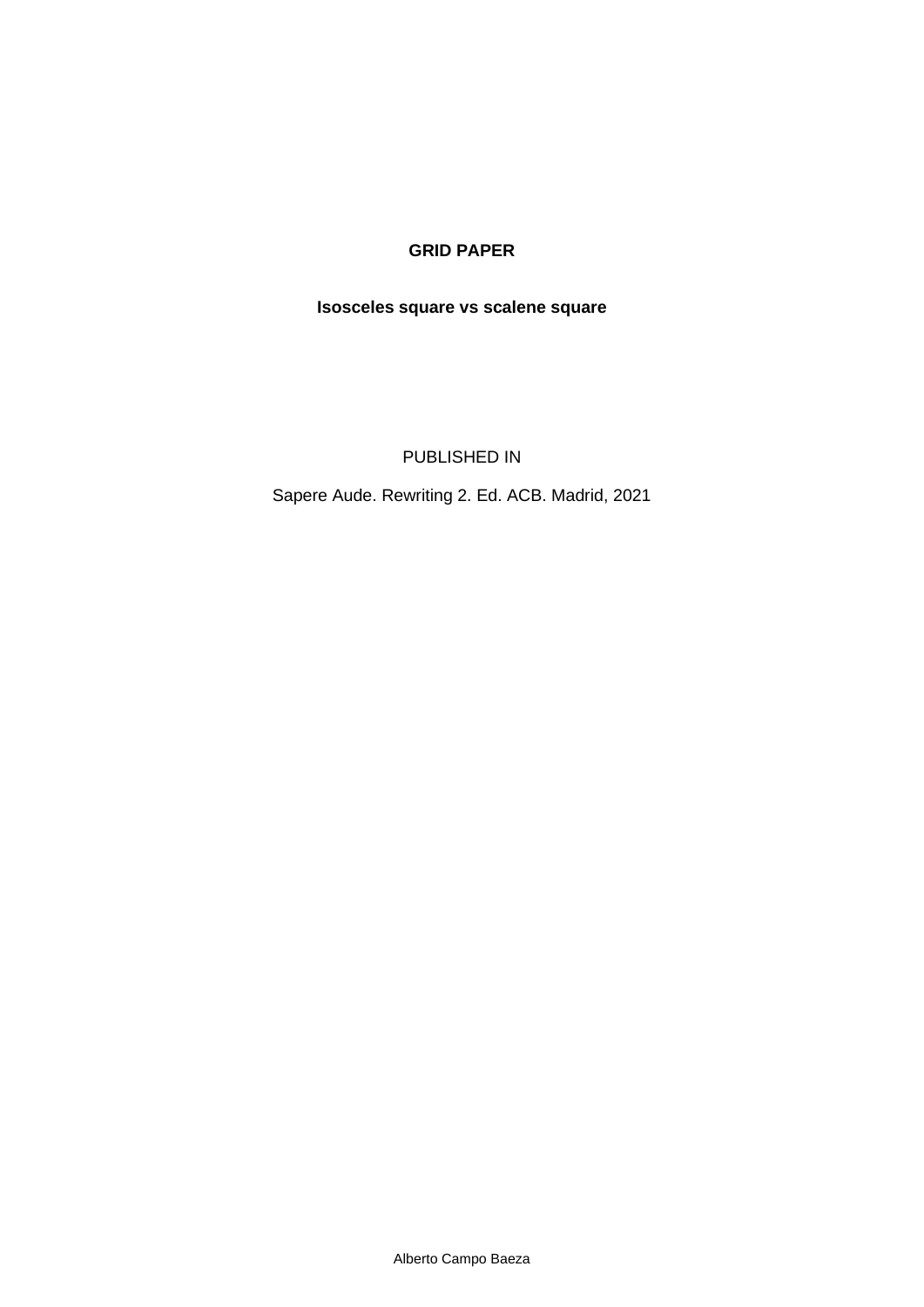### **GRID PAPER**

Isosceles square vs scalene square

As an architect, I have always used grid paper, and I have always used it a lot. So much so that now, at my age, I have decided to write a text about this squared paper that has helped me so much in designing. I think it can help students of architecture to manage their projects. Some people see me as an architect who does everything in straight lines, orthogonally. Square-headed, some say. I blame it on the squared paper.

I was somewhat taken aback to see how graph paper is defined by Google in Spanish as "a tessellation of the plane with congruent squares" –what a thing to say! And if you read on, you would be even more astonished.

Some time ago I wrote a text titled "The Brain is Square". At the time a prestigious scientific journal had published a report with images of how the connections of the human brain were straight and orthogonal, like a printed circuit board.

A tool used by some architects is called a square. Because of the square, the squared brain and the squared head. The Spanish Royal Academy defines a square as "a template of wood, plastic or other material, in the shape of an isosceles right triangle, which is used in delineation". And the set square is defined as "a template of wood, plastic or other material, in the form of a scalene right triangle, used in drawing". The isosceles square and the scalene set square. And while they are fundamental tools for any architect – of yesteryear? – it makes no reference whatsoever to architecture.

Of course, if you ask a high school student or a student of architecture today what an isosceles right triangle or a scalene right triangle is, they will look at you with infinite astonishment. Square? Set square? Isosceles? Scalene?

#### THE GRID AS AN INVENTION

I have searched for, but cannot find, a date when grid paper first appeared in history. Logically, it must have been with the printing press. I can imagine the architect Juan de Herrera making his own squared paper to draw the outlines of El Escorial. Imagine what he would have given to have been able to have our grid paper?

It seems that the inventor of grid paper was a certain Dr. Buxton in England in 1795. And one of the first to adopt commercial graph paper was Thomas Jefferson, who as well as being president of the United States was an architect, who drew up the plans for the Capitol of Virginia on specially engraved "graph paper", originally intended for silk weavers, ordered from Paris. Cartesian, of course.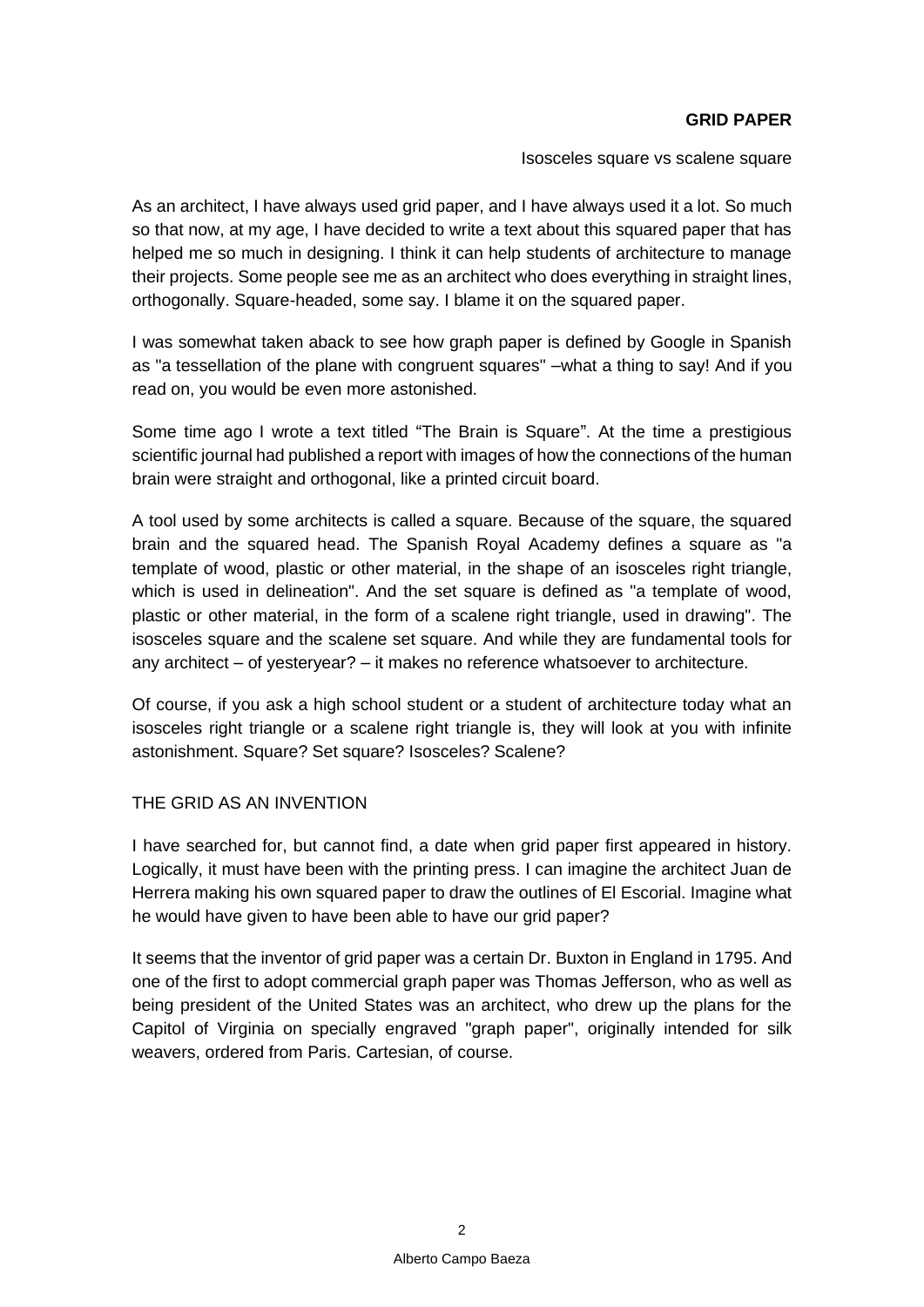## MY GRIDS

Yesterday I was drawing the floor plan of my latest project on grid paper: a small house in La Rioja, which is an  $8 \times 8$ m square divided into four  $4 \times 4$ m squares. And next to it, on the same squared paper, I drew the floor plan of the only work of mine currently under construction, a house on the outskirts of Madrid, Rotonda house. The floor plan is square, 12 x 12m, divided into nine 4 x 4m squares. How original, some might say! Indeed, in many of my projects I still have the square brain I mentioned in the first lines of this text.

And the Square of the Cathedral of Almería, Palmería, a project dating back to 1978 and later built in 2000, was simply an interpretation of the structural layout of the buttresses of the Cathedral wall that presides over the square following the 7.5 x 7.5m grid of those buttresses, where I placed the 24 palm trees, all identical and all taller than the Cathedral. The result was not only square, but also logical, almost obvious, and very beautiful.

And the Inca building, Mallorca, 1990, was no more than the application of a 6 x 6m square grid to a plot of land in the shape of an isosceles right-angled triangle. Where there was a building, there were pillars. Where there were no pillars, orange trees. Very simple. The result is spectacular. Logical, simple and very beautiful. With the beauty that derives from order.

And, for the record, another of my latest projects – not yet started – is also gridded. A large concrete box tucked among the rocks by the sea, on the beach of El Tecuán, in Jalisco, Mexico, is arranged on a  $7 \times 7$  m grid. I am working on it in collaboration with a wonderful young Mexican architect, René Pérez Gómez. The concrete walls and the thick square pillars and beams are also made of concrete. The interior is reminiscent of a Roman thermal bath. All square, all well-ordered. Very impressive and very beautiful.

## FROM SQUARE TO ISOTROPIC CUBE

In physics, isotropy is the characteristic of some bodies whose physical properties do not depend on the direction in which they are examined.

The term isotropic can be applied to a three-dimensional space which has the same value when measured in different directions. In the case of a cube, in all three directions. If there were no gravity, a person inside a cubic space would float like an astronaut.

Never fear, I am not thinking of doing or proposing anything strange. But I am again considering that sunlight, in relation to the six faces of a cube, moves in such a way that it touches all of them alternately. Except, that is, for the one that lies on the ground. So if we cut out suitable holes in the faces of this cubic space, we will always be able to let the sunlight in. It will be a space that testifies to the movement of the sunlight, which is constantly on the move.

I have experimented with this isotropic cube mechanism in some of my works. Recently in a tomb in Venice, and on a project for a New York museum, in the Robert Olnick